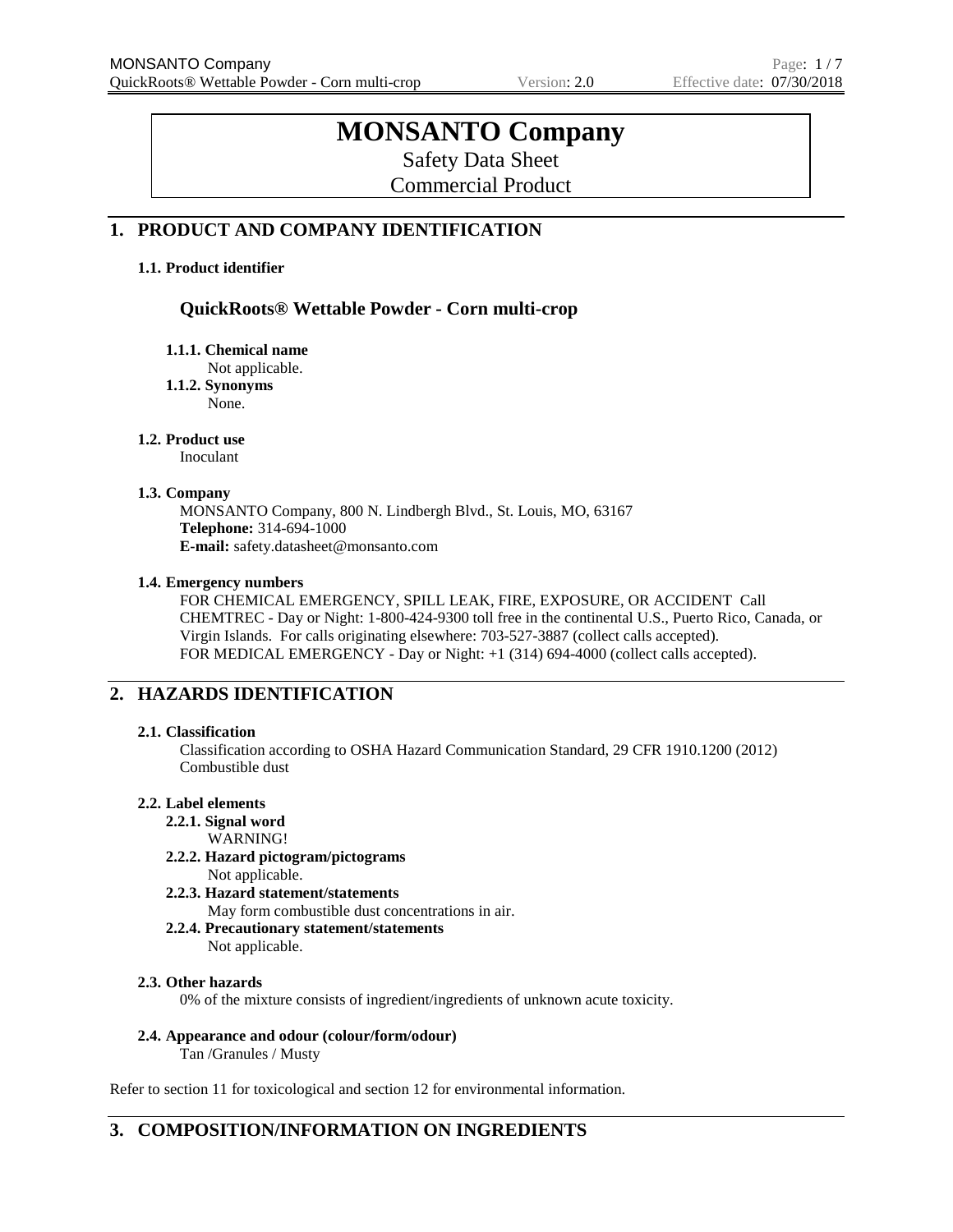#### **Active ingredient**

None; {Not applicable}

#### **Composition**

| <b>COMPONENT</b>              | CAS No. | % by weight (approximate) |
|-------------------------------|---------|---------------------------|
| Trichoderma virens            |         | $20 - 36$                 |
| Bacillus amyloliquefaciens    |         | $2 - 15$                  |
| Minor formulating ingredients |         | 49 - 78                   |

Trade secret composition.

# **4. FIRST AID MEASURES**

Use personal protection recommended in section 8.

#### **4.1. Description of first aid measures**

- **4.1.1. Eye contact:** If in eyes, hold eye open and rinse slowly and gently for 15-20 minutes. Remove contact lenses, if present, after first 5 minutes, then continue rinsing. Call a poison control center or doctor for treatment advice.
- **4.1.2. Skin contact:** Take off contaminated clothing. Rinse skin immediately with plenty of water for 15- 20 minutes. Call a poison control center or doctor for treatment advice. Sensitized persons should avoid further contact and reuse of contaminated clothing.
- **4.1.3. Inhalation:** If inhaled, move person to fresh air. If person is not breathing, call emergency number or ambulance, then give artificial respiration, preferably mouth-to-mouth, if possible. Call a poison control center or doctor for treatment advice.
- **4.1.4. Ingestion:** Call poison control center or doctor immediately for treatment advice. Have person sip a glass of water if able to swallow. Do not induce vomiting unless told to do so by the poison center or doctor. Do not give anything by mouth to an unconscious person.

#### **4.2. Most important symptoms and effects, both acute and delayed**

- **4.2.1. Eye contact, short term:** Not expected to produce significant adverse effects when recommended use instructions are followed. Dust particles may cause slight eye irritation.
- **4.2.2. Skin contact, short term:** Not expected to produce significant adverse effects when recommended use instructions are followed.
- **4.2.3. Inhalation, short term:** Not expected to produce significant adverse effects when recommended use instructions are followed.
- **4.2.4. Single ingestion:** Not expected to produce significant adverse effects when recommended use instructions are followed.

#### **4.3. Indication of any immediate medical attention and special treatment needed**

**4.3.1. Medical conditions aggravated by exposure:** Contains microorganisms which may have the potential to provoke sensitising reactions. Opportunistic infections may occur in patients with compromised immune functions.

# **5. FIRE-FIGHTING MEASURES**

#### **5.1. Extinguishing media**

**5.1.1. Recommended**: Water, Dry chemical, Foam, Carbon dioxide (CO2)

#### **5.2. Special hazards**

#### **5.2.1. Unusual fire and explosion hazards**

This material as normally packaged and handled can contain sufficient fines to form an explosive mixture if dispersed in a sufficient quantity of air.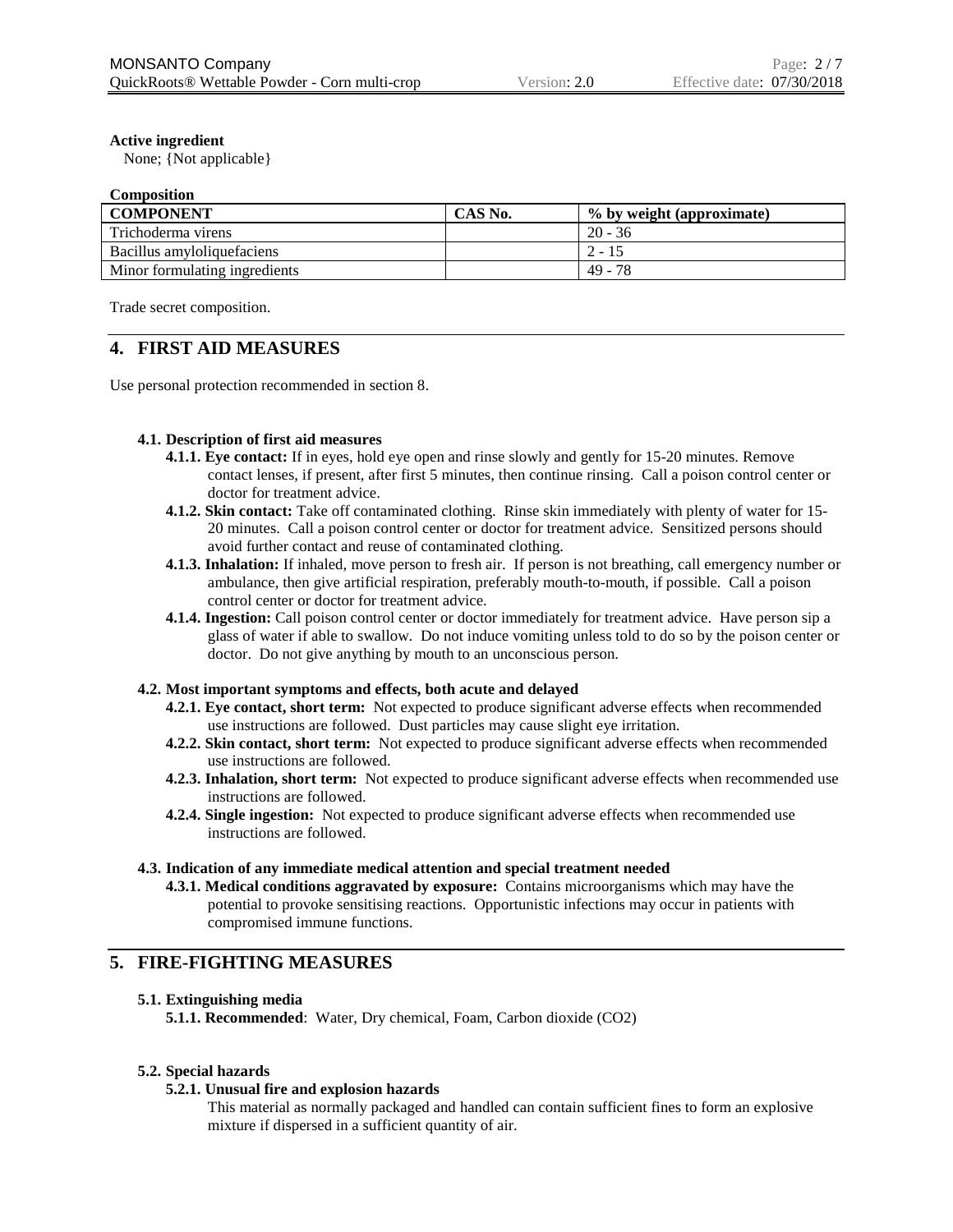Environmental precautions: see section 6.

#### **5.2.2. Hazardous products of combustion**

Carbon monoxide (CO), Carbon dioxide (CO2), Nitrogen oxides (NOx)

**5.3. Fire fighting equipment:** Self-contained breathing apparatus. Equipment should be thoroughly decontaminated after use.

#### **5.4. Flash point**

Not applicable.

# **6. ACCIDENTAL RELEASE MEASURES**

#### **6.1. Personal precautions**

Do not breathe dust.

#### **6.2. Environmental precautions**

Keep out of drains, sewers, ditches and water ways. Do NOT contaminate water when disposing of rinse waters.

#### **6.3. Methods for cleaning up**

Collect in containers for reclamation or disposal. Use vacuum equipment designed specifically for combustible dust. Wash spill area with detergent and water.

Refer to section 13 for disposal of spilled material. Use handling recommendations in Section 7 and personal protection recommendations in Section 8.

# **7. HANDLING AND STORAGE**

Good industrial practice in housekeeping and personal hygiene should be followed.

#### **7.1. Precautions for safe handling**

Avoid contact with eyes, skin and clothing. Avoid breathing dust. Do NOT taste or swallow. When using do not eat, drink or smoke. Wash hands thoroughly after handling or contact. Wash contaminated clothing before re-use. Thoroughly clean equipment after use. Refer to section 13 of the safety data sheet for disposal of rinse water. Do not contaminate drains, sewers and water ways when disposing of equipment rinse water.

#### **7.2. Conditions for safe storage**

**Incompatible materials for storage**: Acids, bases, oxidizers, reducers, disinfectants, fungicides, and/or biocides may inactivate this product.

Read label for specific storage conditions. Keep in a cool place. Store in a dry place. Avoid extremely high or low temperatures. Keep away from direct sunlight. Keep away from heat and flame.

# **8. EXPOSURE CONTROLS/PERSONAL PROTECTION**

| <b>Components</b>             | <b>Exposure Guidelines</b>                                    |
|-------------------------------|---------------------------------------------------------------|
| Trichoderma virens            | No specific occupational exposure limit has been established. |
| Bacillus amylolique faciens   | No specific occupational exposure limit has been established. |
| Minor formulating ingredients | No specific occupational exposure limit has been established. |

#### **8.1. Airborne exposure limits**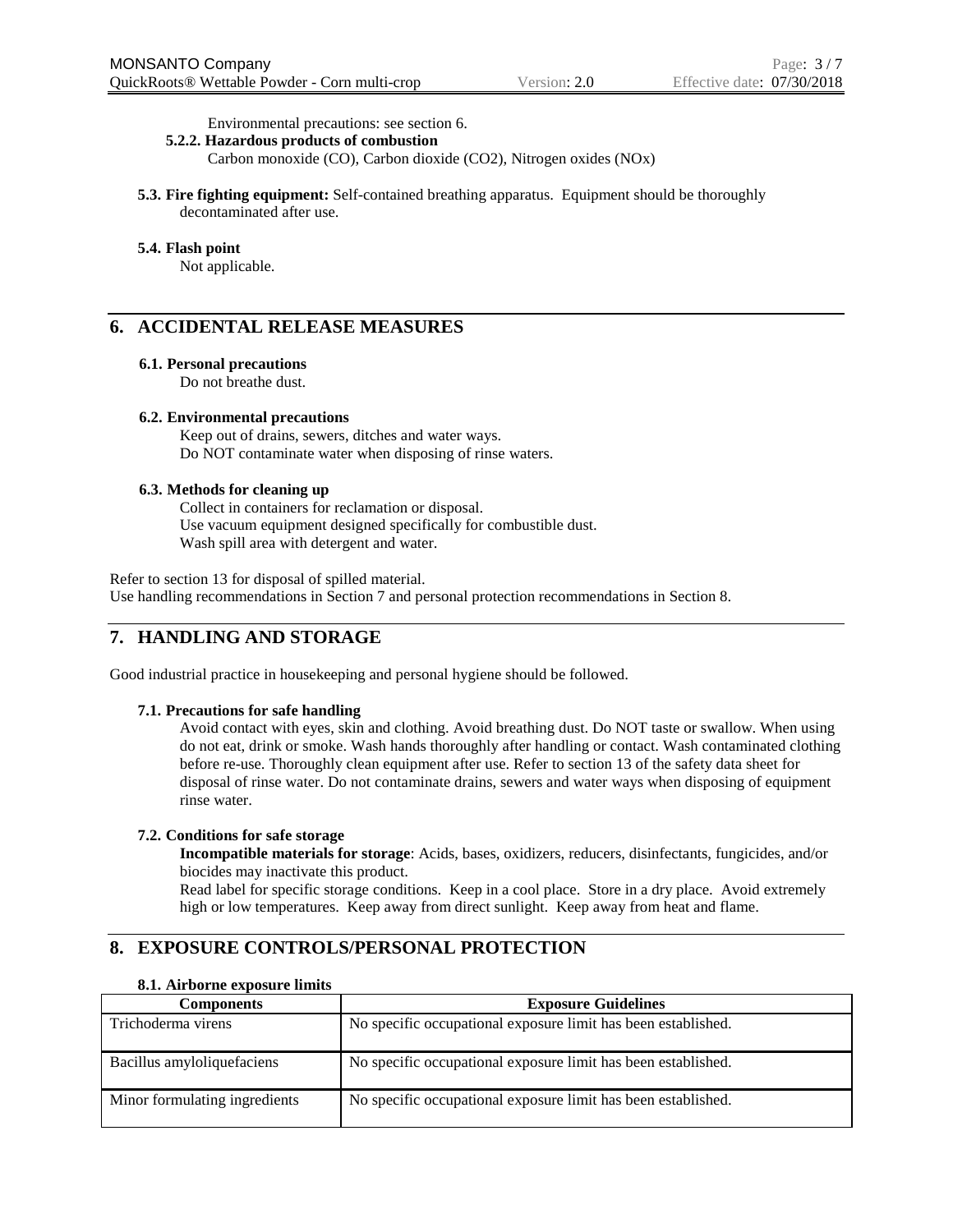#### **8.2. Engineering controls:**

Provide local exhaust ventilation. Have eye wash facilities immediately available at locations where eye contact can occur.

#### **8.3. Recommendations for personal protective equipment**

#### **8.3.1. Eye protection:**

If there is potential for contact: Wear dust goggles.

#### **8.3.2. Skin protection:**

Wear chemical resistant gloves. If there is potential for contact:Wear chemical resistant clothing/footwear.

#### **8.3.3. Respiratory protection:**

If airborne exposure is excessive:Wear respirator.

When recommended, consult manufacturer of personal protective equipment for the appropriate type of equipment for a given application.

# **9. PHYSICAL AND CHEMICAL PROPERTIES**

These physical data are typical values based on material tested but may vary from sample to sample. Typical values should not be construed as a guaranteed analysis of any specific lot or as specifications for the product.

| Colour/colour range:                            | Tan                        |
|-------------------------------------------------|----------------------------|
| Odour:                                          | Musty                      |
| Form:                                           | Granules                   |
| Physical form changes (melting, boiling, etc.): |                            |
| Melting point:                                  | No data.                   |
| Boiling point:                                  | Not applicable.            |
| Flash point:                                    | Not applicable.            |
| Explosive properties:                           | No data.                   |
| Auto ignition temperature:                      | No data.                   |
| Self-accelerating decomposition                 | No data.                   |
| temperature (SADT):                             |                            |
| Oxidizing properties:                           | No data.                   |
| Specific gravity:                               | Not applicable.            |
| Vapour pressure:                                | No significant volatility. |
| Vapour density:                                 | Not applicable.            |
| Evaporation rate:                               | Not applicable.            |
| Dynamic viscosity:                              | Not applicable.            |
| Kinematic viscosity:                            | Not applicable.            |
| Density:                                        | No data.                   |
| Solubility:                                     | Soluble                    |
| pH:                                             | Not applicable.            |
| Partition coefficient:                          | No data.                   |

# **10. STABILITY AND REACTIVITY**

#### **10.1. Stability**

Stable under normal conditions of handling and storage.

#### **10.2.Incompatible materials**

Acids, bases, oxidizers, reducers, disinfectants, fungicides, and/or biocides may inactivate this product.; Compatible materials for storage: see section 7.2.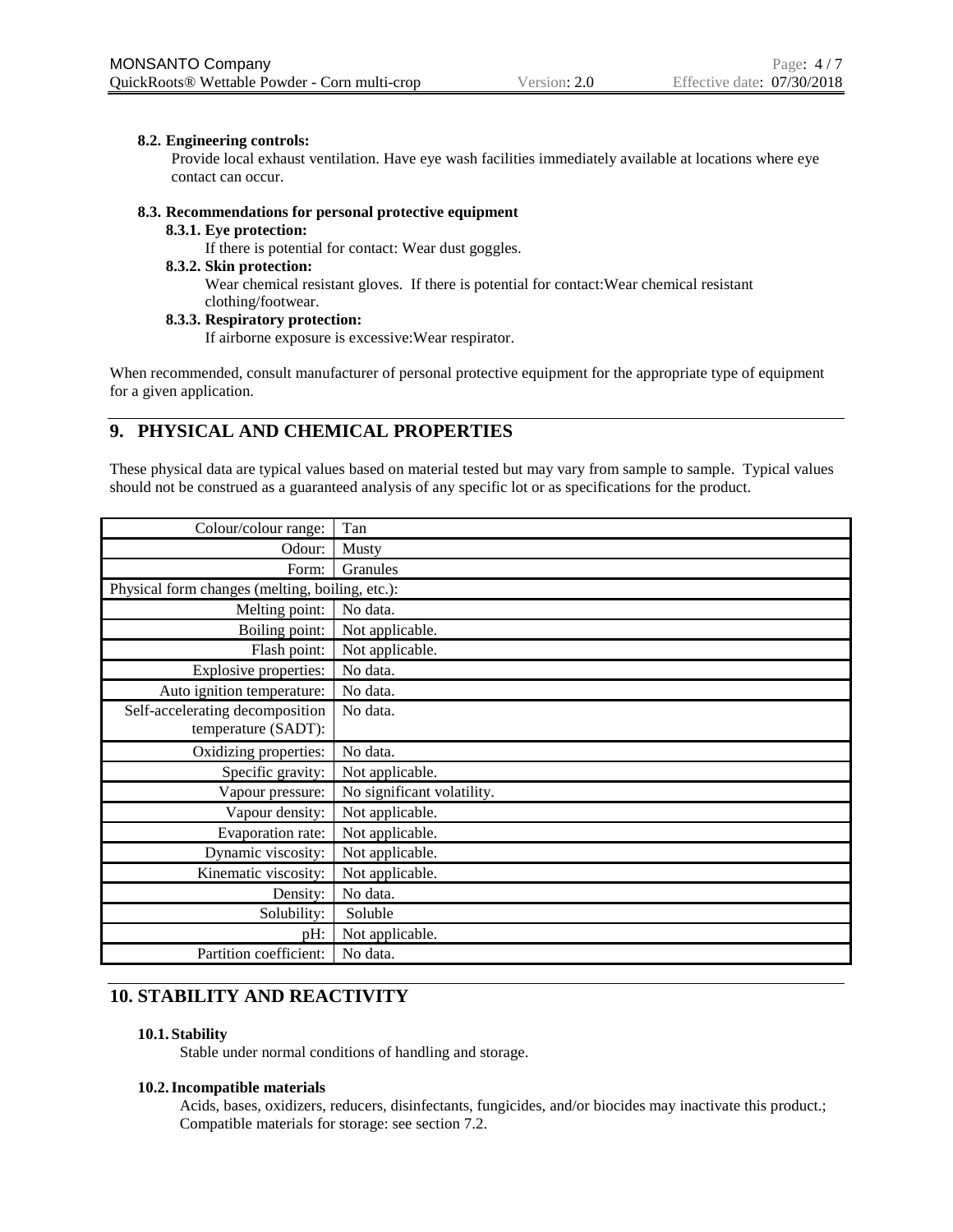#### **10.3.Hazardous decomposition**

Thermal decomposition: Hazardous products of combustion: see section 5.

# **11. TOXICOLOGICAL INFORMATION**

This section is intended for use by toxicologists and other health professionals.

**Likely routes of exposure:** Skin contact, eye contact, inhalation

#### **Most important symptoms and effects, both acute and delayed**

- **Eye contact, short term:** Not expected to produce significant adverse effects when recommended use instructions are followed. Dust particles may cause slight eye irritation.
- **Skin contact, short term:** Not expected to produce significant adverse effects when recommended use instructions are followed.
- **Inhalation, short term:** Not expected to produce significant adverse effects when recommended use instructions are followed.
- **Single ingestion:** Not expected to produce significant adverse effects when recommended use instructions are followed.

#### **Indication of any immediate medical attention and special treatment needed**

**Medical conditions aggravated by exposure:** Contains microorganisms which may have the potential to provoke sensitising reactions. Opportunistic infections may occur in patients with compromised immune functions.

Monsanto has not conducted toxicity studies on this product. Contains microorganisms which may have the potential to provoke sensitising reactions. Opportunistic infections may occur in patients with compromised immune functions.

# **12. ECOLOGICAL INFORMATION**

This section is intended for use by ecotoxicologists and other environmental specialists.

Monsanto has not conducted environmental studies on this product.

#### **13. DISPOSAL CONSIDERATIONS**

#### **13.1.Waste treatment methods**

### **13.1.1. Product**

Keep out of drains, sewers, ditches and water ways. Recycle if appropriate facilities/equipment available. Burn in proper incinerator. Follow all local/regional/national/international regulations.

#### **13.1.2. Container**

Emptied packages retain product residue and dust. Observe all labeled safeguards until container is cleaned, reconditioned or destroyed. Empty packaging completely. Triple or pressure rinse empty containers. Do NOT contaminate water when disposing of rinse waters. Ensure packaging cannot be reused. Do NOT re-use containers. Recycle if appropriate facilities/equipment available. Follow all local/regional/national/international regulations.

Use handling recommendations in Section 7 and personal protection recommendations in Section 8.

# **14. TRANSPORT INFORMATION**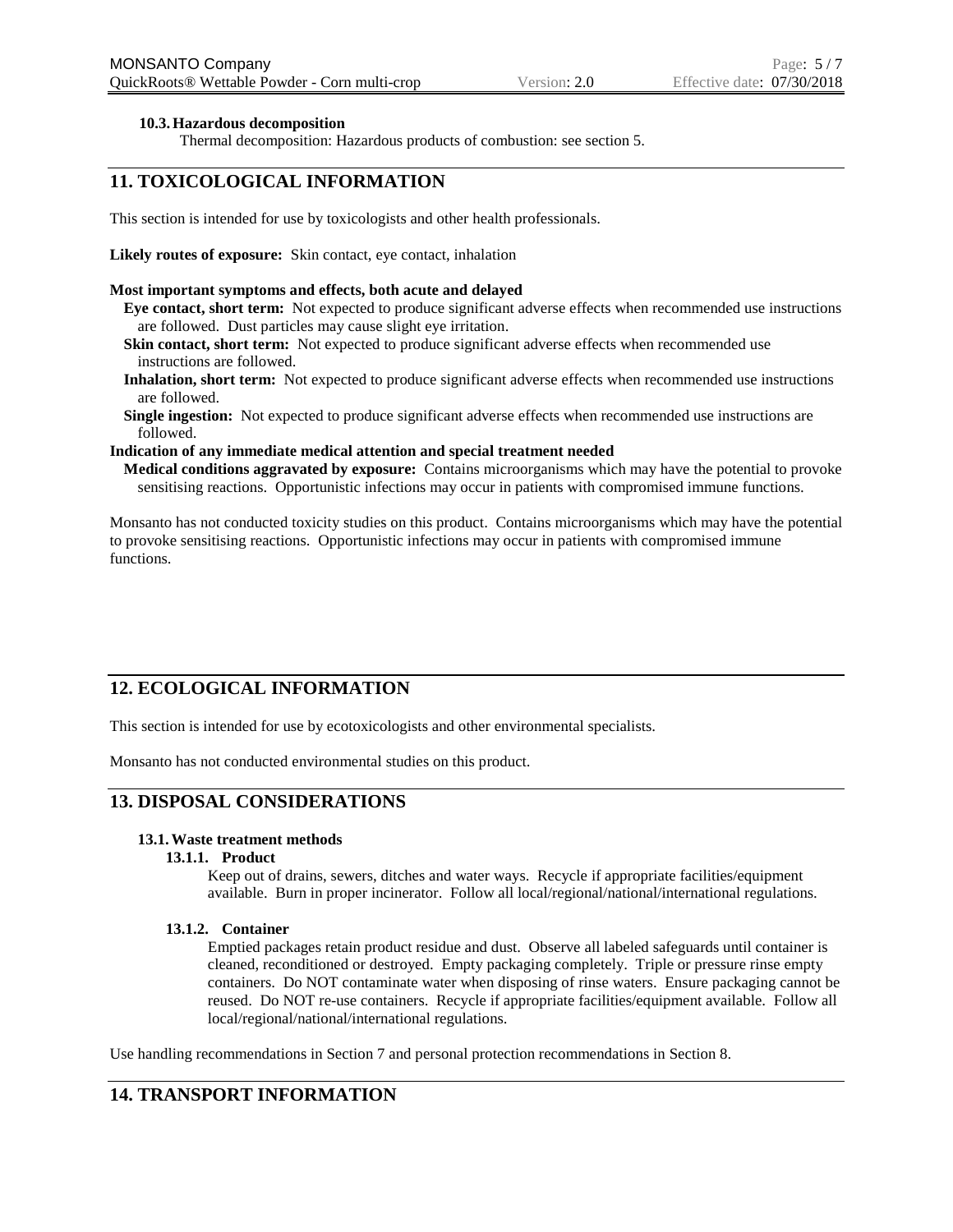The data provided in this section is for information only. Please apply the appropriate regulations to properly classify your shipment for transportation.

#### **14.1. US Dept. of Transportation (DOT) Hazardous Materials Regulations (49 CFR Parts 105-180)**

| Proper Shipping Name | Not regulated for domestic ground transportation. () |
|----------------------|------------------------------------------------------|
| (Technical Name if   |                                                      |
| required):           |                                                      |

#### **14.2.IMDG Code**

| Proper Shipping Name | Not regulated for transport under IMO Regulations. () |
|----------------------|-------------------------------------------------------|
| (Technical Name if   |                                                       |
| required):           |                                                       |

#### **14.3.IATA/ICAO**

| <b>Proper Shipping Name</b>   | Not regulated for transport under IATA/ICAO Regulations. () |
|-------------------------------|-------------------------------------------------------------|
| (Technical Name if required): |                                                             |

### **15. REGULATORY INFORMATION**

#### **15.1.Environmental Protection Agency**

#### **15.1.1. TSCA Inventory**

Exempt

#### **15.1.2. SARA Title III Rules**

Section 311/312 Hazard Categories:

See OSHA Hazard Communication Standard Categories in Section 2.1 Section 302 Extremely Hazardous Substances: Not applicable. Section 313 Toxic Chemical(s): Not applicable.

#### **15.1.3. CERCLA Reportable quantity**

Not applicable.

# **16. OTHER INFORMATION**

The information given here is not necessarily exhaustive but is representative of relevant, reliable data. Follow all local/regional/national/international regulations.

Please consult supplier if further information is needed.

Revised for new format.

In this document the British spelling was applied.

Full denomination of most frequently used acronyms. BCF (Bioconcentration Factor), BOD (Biochemical Oxygen Demand), COD (Chemical Oxygen Demand), EC50 (50% effect concentration), ED50 (50% effect dose), I.M. (intramuscular), I.P. (intraperitoneal), I.V. (intravenous), Koc (Soil adsorption coefficient), LC50 (50% lethality concentration), LD50 (50% lethality dose), LDLo (Lower limit of lethal dosage), LEL (Lower Explosion Limit), LOAEC (Lowest Observed Adverse Effect Concentration), LOAEL (Lowest Observed Adverse Effect Level), LOEC (Lowest Observed Effect Concentration), LOEL (Lowest Observed Effect Level), MEL (Maximum Exposure limit), MTD (Maximum Tolerated Dose), NOAEC (No Observed Adverse Effect Concentration), NOAEL (No Observed Adverse Effect Level), NOEC (No Observed Effect Concentration), NOEL (No Observed Effect Level), OEL (Occupational Exposure Limit), PEL (Permissible Exposure Limit), PII (Primary Irritation Index), Pow (Partition coefficient n-octanol/water), S.C. (subcutaneous), STEL (Short-Term Exposure Limit), STOT SE (Specific Target Organ Toxicity, Single Exposure), STOT RE (Specific Target Organ Toxicity, Repeated Exposure),TLV-C (Threshold Limit Value-Ceiling), TLV-TWA (Threshold Limit Value - Time Weighted Average), UEL (Upper Explosion Limit)

Although the information and recommendations set forth herein (hereinafter "Information") are presented in good faith and believed to be correct as of the date hereof, MONSANTO Company or any of its subsidiaries makes no representations as to the completeness or accuracy thereof. Information is supplied upon the condition that the persons receiving same will make their own determination as to its suitability for the purposes prior to use. In no event will MONSANTO Company or any of its